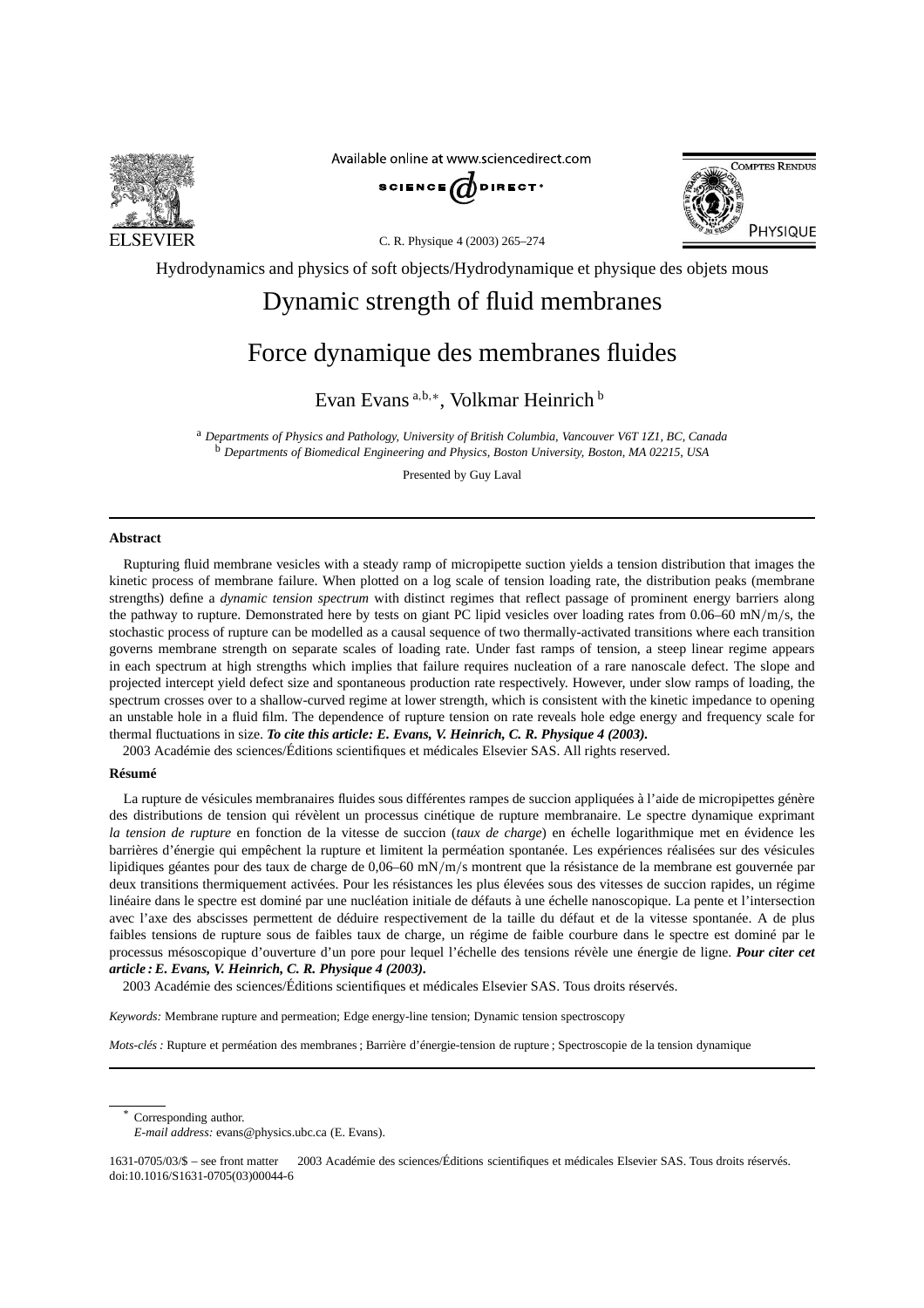## **1. Introduction**

Unstressed, a fluid membrane in the form of a closed vesicle or solid supported film can survive for a very long period of time. However, under lateral stress, membrane tension will reach a level where a nanoscale hole opens and grows rapidly to rupture the membrane. The question is: what governs the level of tension needed for failure and thus determines membrane strength? Held together by hydrophobic interactions, one might naively expect fluid lipid bilayers to rupture at tensions comparable to hydrocarbon-water surface tension (*σ*o*/*<sup>w</sup> ∼ 40 mN*/*m) by analogy to when surface pressure vanishes in a lipid monolayer spread at an oil/water boundary. However, biomembranes rupture at much lower tensions in a range from ∼1–25 mN*/*m and exhibit a prominent dependence on lipid composition [1–6]. Although commonly considered as material *constants*, we will show that rupture strengths of fluid membranes are dynamical properties and depend on the time frame for breakage.

Many clever experiments have been designed to observe transient permeation and opening of membrane holes. In the majority of experiments, holes in membranes have been produced in planar films under constant lateral tension using transmembrane voltages often sufficient to cause capacitive breakdown [7–13]. More recently, holes in vesicle membranes have been opened by adhesion-driven tension and slowed through viscous thickening of the aqueous environment to enable observation by video microscopy [14,15]. Complementary to these techniques, but linked in a more direct way to the determinants of mechanical strength, we will show that rupturing vesicle or cell membranes under ramps of tension in time  $(\sigma = \Re_{\sigma} t)$  provides a simple mechanical method to explore the kinetic process of hole nucleation and dynamics of membrane failure. If performed over a sufficient span in loading rate  $\mathfrak{R}_{\sigma}$ , measurements of rupture tension versus log $(\mathfrak{R}_{\sigma})$  can reveal the dominant nano-to-mesoscale energy barriers traversed along the tension-driven pathway to membrane failure. Here, we demonstrate the approach with results from tests on giant phosphatidyl choline PC vesicles loaded at rates over nearly four orders of magnitude in tension/time. The dependence of breakage tension on rate implies a kinetic process that begins with nucleation of a nanoscale defect which then either vanishes or evolves to an unstable hole. Correlation of the measured statistics of failure to distributions predicted by the theory yields the size and frequency of formation for the initial defect plus the attempt rate and hole edge energy that govern passage of the final barrier to catastrophic failure.

#### **2. Materials and methods**

#### *2.1. Lipids and vesicle preparation*

Fluid membrane vesicles were made from *cis* unsaturated 1-stearoyl-2-oleoyl-sn-glycero-3-phosphocholine (C18:0/1)- SOPC, 1,2-dioleoyl-sn-glycero-3-phosphocholine (diC18:1) DOPC, and 1,2-dilinoleoyl-sn-glycero-3-phosphocholine (diC18:2) DLnOPC. These synthetic species of diacyl PC lipids were purchased from Avanti Polar Lipids (Alabaster, AL) in chloroform and used without further purification. The solutions were stored in amber glass screw cap vials with Teflon-lined silicone septa, wrapped in aluminum foil, and kept at  $-20$  °C under argon. To create giant bilayer vesicles (15–40 µm diameter), lipid films were first dried from chloroform:methanol (2:1) onto the surface of a roughened Teflon disk [16]. After deposition of the lipid film and evaporation of the organic solvent in vacuo, the Teflon disk was covered with a film of warm  $(37^{\circ}C)$  sucrose solution (200 mM) and allowed to pre-hydrate before swelling in excess buffer. The final aliquot of giant vesicles was produced by many-fold dilution of the hydrated lipid multilayers in an equi-osmolar glucose or salt buffer. The difference in inner and outer solutes creates both a refractive index and density gradient, which enhance optical discrimination of the vesicle contour (cf. Fig. 1) and sediment vesicles to the floor of the microscope chamber.

#### *2.2. Measurement of rupture strength*

Micropipet pressurization was used to increase membrane tension and lyse single vesicles. To increase tension at a steady rate, a ramp of pipet suction  $P(t) = c_p t$  was produced with a motorized ground-glass syringe pump connected to the micropipet assembly. Tension was calculated from the pressure using the well-known relation for a fluid membrane vesicle [17],  $\sigma(t) = P(t)R_p/2(1 - R_p/R_s)$ . In addition to the pre-measured value of inner pipet radius  $R_p$ , the radius  $R_s$  of the vesicle exterior to the pipet was monitored continuously throughout each test. The loading rate  $\Re_{\sigma}$  was determined directly from the slopes of tension versus time. High speed video-image analysis was used to track vesicle boundaries along the axis of symmetry at a framing rate of ∼100 s<sup>−</sup>1. Samples of intensity profiles prior to – and just after – rupture are shown in Fig. 1. Vesicle rupture led to disappearance of the vesicle within 1–2 image frames and accurately defined rupture tension within 0.01 $\mathfrak{N}_{\sigma}$  (mN/m). Optical measurement of pipette radius contributed a random uncertainty of  $\sim \pm 5\%$  to the magnitude of tension and tension loading rate.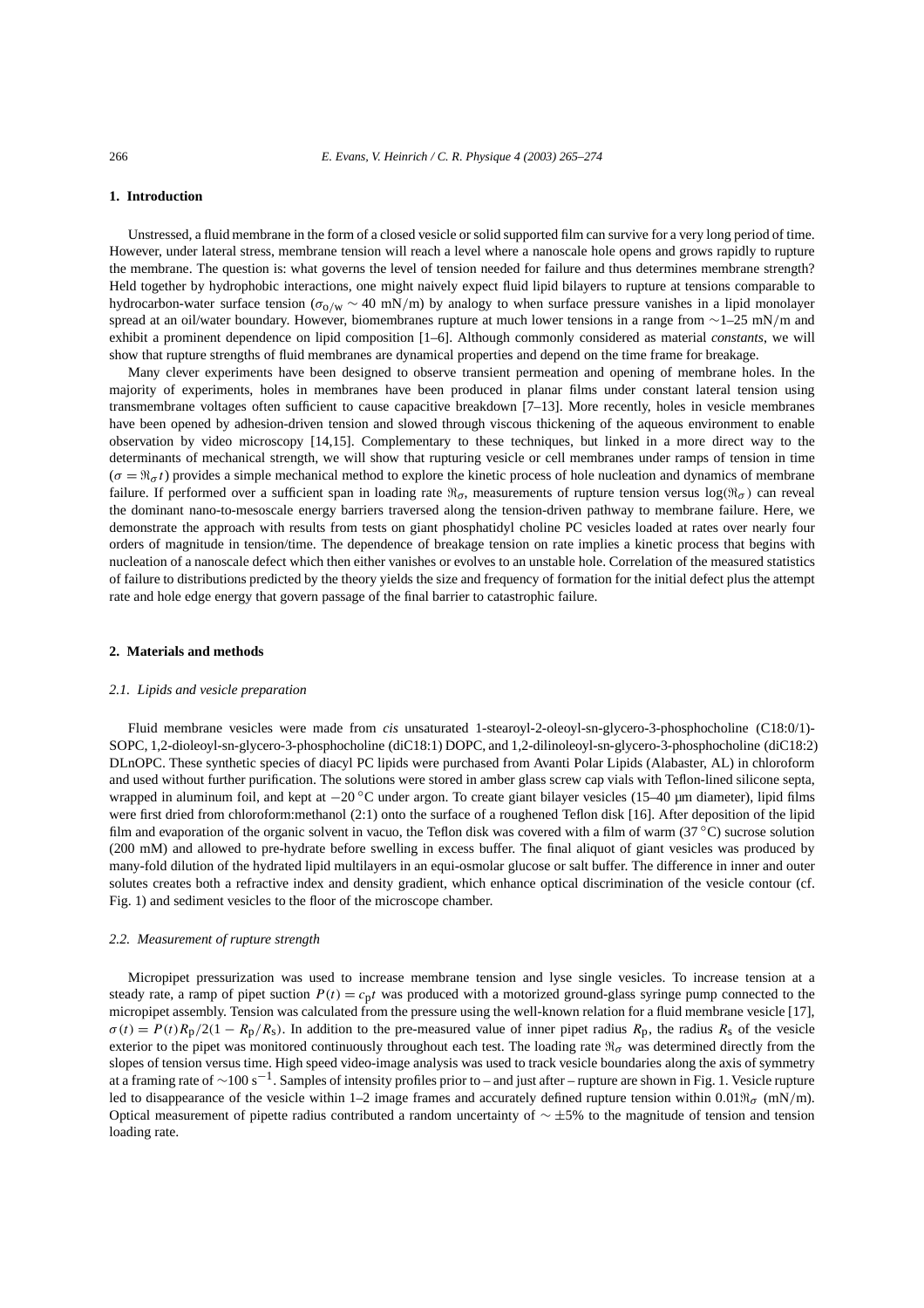

Fig. 1. Left: video image of a giant PC bilayer vesicle aspirated into a micropipette; right: intensity scans along the axis of symmetry before (solid curve) and after vesicle rupture (dotted curve).



Fig. 2. Membrane tension as function of time for two vesicles made from diC18:2 PC and loaded at slow and fast loading rates up to rupture (stars).

#### *2.3. Experimental results*

Fig. 2 shows tension histories for two vesicles tested under a slow and fast loading rate. Made with the same type of lipid, the major increase in rupture tension at the fast rate compared to the slow rate demonstrates the underlying dependence of membrane rupture on kinetics. Performed at 6 loading rates in the range from 0.06–60 mN*/*m*/*s, histograms of rupture tensions were collected from lysis of 70–100 vesicles at each rate. The evolution in statistics of rupture events from the slowest to fastest loading rates are demonstrated by the sample histograms for each type of lipid in Fig. 3. Superposed on the histograms are probability densities for failure predicted by the kinetic theory for rupture, which will be developed in the following section. Readily apparent in Fig. 3, the positions of histograms shift to higher tensions as loading rate increases. Secondly, the shapes of distributions begin narrow at slow rates and broaden asymmetrically on approach to fast rates. Also, the spreads in rupture tension are significantly greater than that contributed by experimental error at all loading rates. From the viewpoint of material properties, the level of membrane rupture strength is seen to diminish with increased lipid unsaturation at a fixed chain length. As we will show next, the parameters needed to predict the rupture statistics at any loading rate are readily obtained from analysis of the dynamic spectra of most frequent rupture tensions (distribution peaks) as functions of log(loading rate), which are plotted in Fig. 4.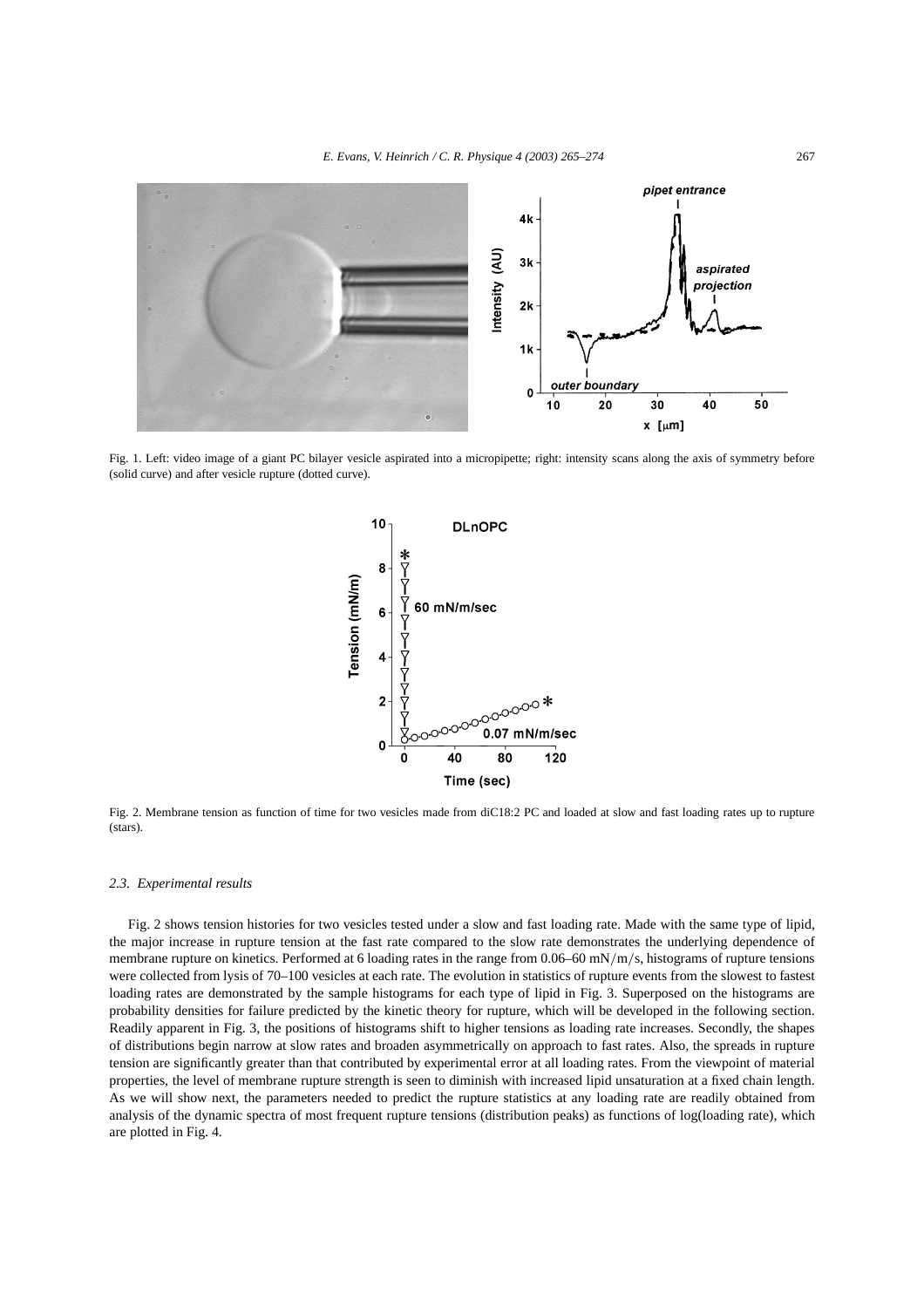

Fig. 3. Histograms of rupture tensions collected at slow and fast loading rates for each type of lipid. Superposed are probability density distributions predicted by the kinetic theory for membrane rupture with the parameters listed in Table 1.

### **3. Theory and analysis**

Reduction in the likelihood of membrane survival with time under stress was appreciated almost a half century ago by Deryagin and Gutop [18]. Extending Zeldovich's [19] classical nucleation theory for cavitation in 3-D liquids, they theorized that the random – but limited – lifetimes of thin fluid films stems from thermally activated nucleation of an unstable hole. In their mesoscopic theory, Deryagin and Gutop used the mechanics of opening a hole in a 2-D continuum to describe the energy landscape governing cavitation. Here, the energy of cohesion is defined by the product of a material edge energy *ε* (energy/length) and the hole perimeter  $2\pi r$ . Under mechanical tension  $\sigma$ , the total energy  $E(r)$  is lowered through the potential for mechanical work of expansion,  $E(r) \approx (2\pi r)\epsilon - (\pi r^2)\sigma$ , which becomes the dominant term at large radii. A maximum in energy occurs at a *critical radius*,  $r_c = \varepsilon/\sigma$ , where the height of the *cavitation* barrier is found to be,  $E_c = \pi \varepsilon^2/\sigma$ . Both height and radial position of the cavitation barrier diminish under tension in the course to rupture. Thus, the thermally-activated frequency for opening an unstable hole (i.e., passage of the cavitation barrier) is expected to rise rapidly under increasing tension over a scale defined and bounded by  $\sigma_c = \pi \epsilon^2 / k_B T$ .

Subsequently, observations of electrical conductance and transient permeation through solvent-spread membranes [7–11] have revealed that a more complex energy landscape governs dynamics of membrane permeation. In particular, fluctuations of voltage-dependent conductance showed that molecular-scale defects open and close spontaneously in membranes. Initially, these transient structures were imagined to be very small hydrophobic pores that quickly round into hydrophilic structures lined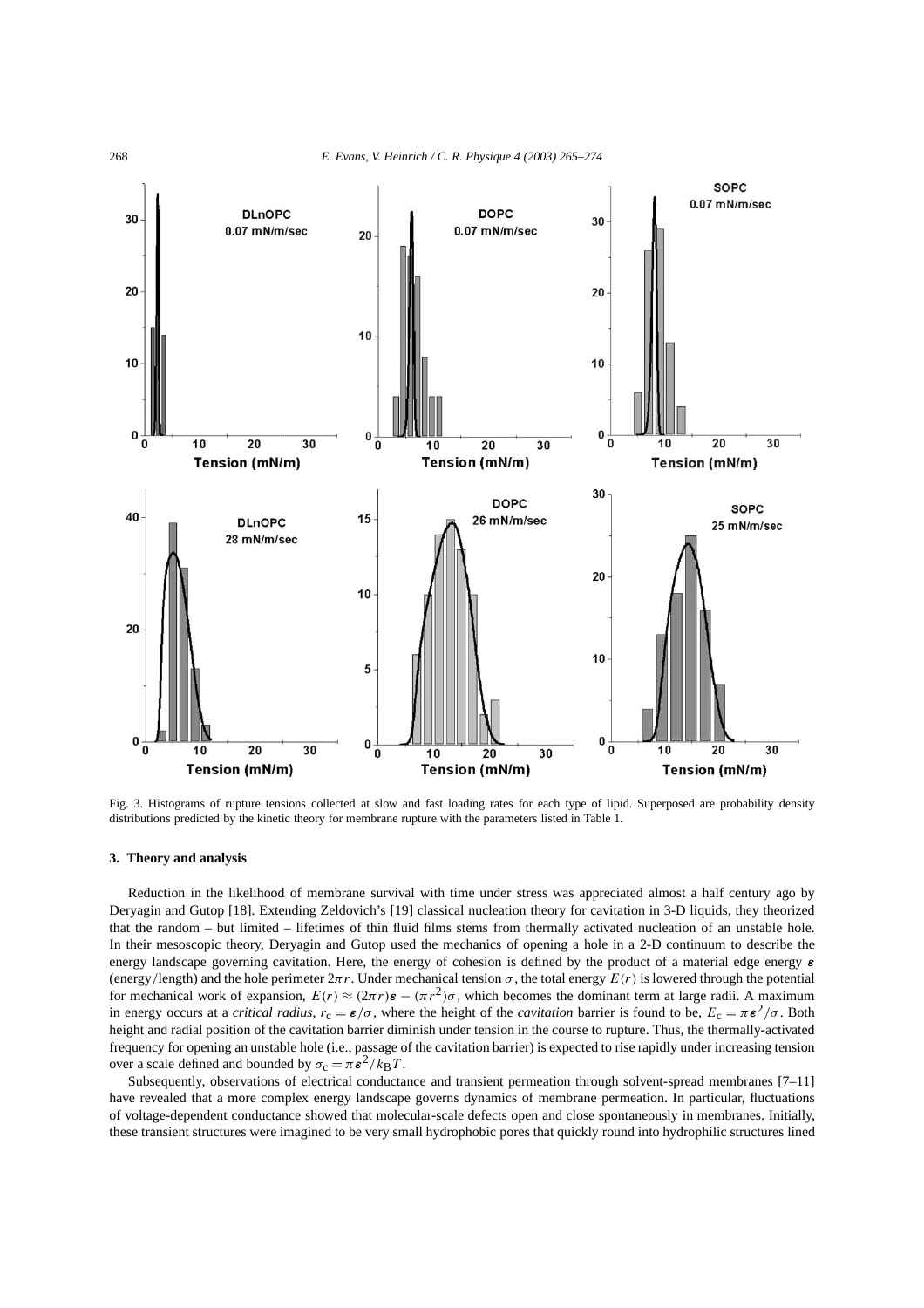



Fig. 4. Dynamic spectra of most frequent rupture tensions (distribution peaks) measured over three orders of magnitude in loading rate. The continuous curves are predictions of the kinetic theory for membrane rupture with the parameters listed in Table 1.

Fig. 5. Schematic illustration of the energy landscape in hole radius space used to model the kinetic process of membrane permeation and rupture. A precursor barrier  $E_p$  at radius  $r_\delta$  limits creation/annihilation of a molecular-scale defect, which may then pass the classical cavitation barrier to failure. Beginning from the metastable state at energy  $E_{\star}$ , the energy landscape rises to the cavitation barrier set by hole *edge energy ε* and mechanical tension  $\sigma$ , i.e.,  $E_c - E_{\star} = \pi \varepsilon^2 / \sigma$ .

with lipid headgroups. Consistent with elastic concepts described earlier by Helfrich [20], continuity of the inner and outer monolayers is expected to diminish the large perimeter energy associated with exposure of hydrocarbon to water and lower the cavitation energy barrier. But perhaps most significant, it was found recently from careful study of transient bursts in membrane conductance that the spikes in conductance represented sequences of nanopore states originating within the lifetime of a closed metastable defect [21]. Moreover, labeled as a pre-pore state, the results implied that no more than one metastable defect was likely to exist in the membrane at any time [21]. Although the molecular-scale structures of such defects and open holes in membranes remain unknown, the electrical conductance measurements have shown clearly that some type of precursor state must be introduced into the classical theory of cavitation. Hence, in the idealized concept of configurations defined by radius space, the energy landscape for open holes would commence from an intermediate state that follows the defect nucleation barrier as schematized in Fig. 5.

#### *3.1. Kinetics of membrane failure*

Implicit in the energy landscape sketched in Fig. 5 is the assumption that an unstable hole is linked causally to a particular defect, which is supported by studies of fluctuations in membrane conductance [21]. Thus, although a defect may arise anywhere on the membrane, they remain rare-isolated events that quickly vanish or occasionally evolve to an unstable hole. Easily understood, membrane rupture is most likely to occur when tension rises above the level where the time needed for passage of the cavitation barrier falls to within the lifetime of a defect. Formulated into a hierarchy of master equations that simulates the stochastic process of failure, the model requires analytical prescriptions for each kinetic rate of barrier passage. Beginning with defect formation, we assume that the energy rises steeply from the bound state and is capped by a *sharply-curved* barrier at an energy level of  $E_p$  defined initially as  $E_\delta$  in the unstressed state. For a sharp barrier, the height  $E_p$  will diminish under tension in proportion to the effective area of the defect, i.e.,  $E_p(\sigma) \approx E_\delta - (\pi r_\delta^2)\sigma$ . Thus, for a thermally-activated rate of transition  $\sim$  exp( $-E_p/k_BT$ ), the frequency of defect formation  $v_{0\to\star}$  will grow exponentially on a scale of tension defined by,  $\sigma_{\delta} = k_{\rm B} T / \pi r_{\delta}^2$ , i.e.,

$$
\nu_{0\to\star} = \nu_{0\delta} \exp\bigg(\frac{\sigma}{\sigma_\delta}\bigg),\tag{1}
$$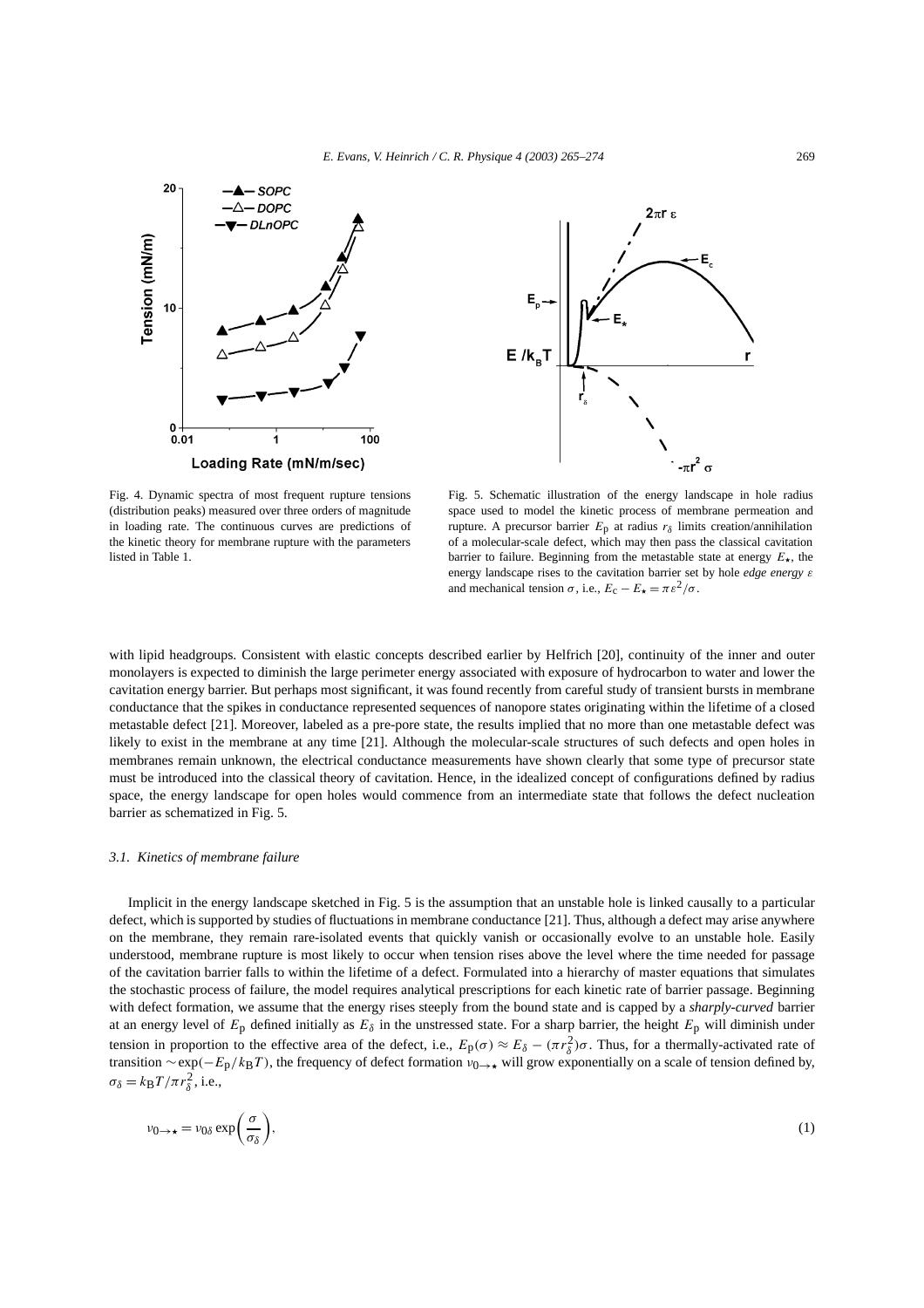where the rate prefactor  $v_{0\delta}$  scales as exp( $-E_\delta/k_BT$ ). Given a sharp defect barrier, the energy  $E_\star$  of the metastable state that follows will drop from its initial level  $E_0$  by effectively the same amount under tension, i.e.,  $E_{\star} \approx E_0 - (\pi r_\delta^2)\sigma$ . Hence, the rate of defect annihilation  $v_0 \leftarrow \bullet$  would remain approximately constant as expressed by

$$
\nu_{0 \leftarrow \star} \approx \nu_{0\delta} \exp\bigg(\frac{E_0}{k_{\rm B}T}\bigg). \tag{2}
$$

Finally, rising from the defect state at energy  $E_{\star}$ , the energy landscape is modelled by the mesoscopic mechanics of opening a hole in a continuous material as described above and sketched in Fig. 5. Beyond the *cavitation* barrier defined by,  $E_c = E_{\star} + \pi \epsilon^2/\sigma$ , an unstable hole opens to cause catastrophic failure of the membrane. Scaling barrier height by thermal energy defines the characteristic tension,  $\sigma_c = \pi \epsilon^2 / k_B T$ , for thermal activation, i.e., rate ∼exp( $-\sigma_c/\sigma$ ). Because the outer barrier is inversely proportional to tension in this mesoscopic model, we see that a defect cannot become an unstable hole at zero tension and that some level of tension is needed to rupture the membrane. As found by Deryagin and Gutop (albeit expressed in a much less organized relation than given here), the frequency of opening an unstable hole *ν*<sub>★→hole</sub> is predicted to increase dramatically with application of tension up to the level defined by  $\sigma_c$ ,

$$
\nu_{0 \to hole} = \nu_{\delta c} \left(\frac{\sigma}{\sigma_{c}}\right)^{1/2} \exp\left(-\frac{\sigma_{c}}{\sigma}\right) \quad \{\sigma < \sigma_{c}\}.
$$
\n(3)

The origin (via Zeldovich) of Eq. (3) comes from Kramers' Brownian-dynamics theory [22,23] for thermally-activated escape from a deeply-bound state. Deceptively simple, Kramers' result in the overdamped limit can be summarized by a generic expression for transition (escape) rate, i.e.,  $v \rightarrow$  =  $(D/l_0l_{ts})$  exp[ $-E_b/k_BT$ ]. Clearly, the major factor is the exponential dependence on height of the barrier  $E_b$ , which for cavitation in 2-D is  $\exp(-\sigma_c/\sigma)$ . The Brownian-*diffusive* dynamics are embodied in an attempt frequency,  $D/l_0$ *l*<sub>ts</sub>, which is governed by a coefficient  $\zeta$  ( $\equiv k_BT/D$ ) for damping and the product of two length scales  $l_0l_{ts}$ . The length  $l_0$  is defined by the thermal spread in bound state local to the minimum. In the context of hole dynamics, fluctuations in bound state are confined by the perimeter-edge energy and thus the thermal spread is approximated by,  $l_0 \approx k_B T/(2\pi \epsilon)$ . The length  $l_{ts}$  is the energy-weighted width of the transition state. Governed by the fall in energy away from the top of the cavitation barrier,  $-\pi(r - r_c)^2 \sigma$ , the thermal barrier width is estimated by the Gaussian approximation,  $l_{\text{ts}} \approx (k_{\text{B}}T/\sigma)^{1/2}$ . As a consequence of the variable thermal width, the attempt frequency in Eq. (3) is modulated by a weak tension-dependent function  $(\sigma/\sigma_c)^{1/2}$ . Taken together, these approximations predict that the attempt frequency prefactor *ν*<sub>δc</sub> should depend on the ratio of the tension scale to damping factor,  $v_{\delta c} \approx 2\pi^{1/2} \sigma_c / \zeta$ .

Continuing with the perspective of Kramers' theory, it follows that the frequency *ν*0*δ* for spontaneous nucleation of defects should vary as,  $v_{0\delta} \sim [k_B T / (\zeta r_{\delta}^2)] \exp(-E_{\delta}/k_B T)$ , if  $r_{\delta}^2$  is used to approximate the product *l*<sub>0</sub>*l*<sub>ts</sub>. As above, the ratio of tension scale to damping factor sets the scale for attempt frequency and we obtain the useful expression, *ν*0*<sup>δ</sup>* ∼  $(\pi \sigma_{\delta}/\zeta)$  exp $(-E_{\delta}/k_BT)$ . Thus, if a common factor  $\zeta$  characterizes damping of Brownian fluctuations over the entire energy landscape, the attempt frequency *νδ*c for passage of the cavitation barrier would be directly related to the spontaneous frequency *ν*0*<sup>δ</sup>* of defect formation through the height of the defect barrier, i.e., *νδ*c*/ν*0*<sup>δ</sup>* ≈ *(σ*c*/σδ )* exp*(Eδ/k*B*T )*. Although hypothetical, the assumption of a nearly-constant damping factor is not unreasonable given the very small area compressibility of biomembranes [24]. As such, area changes contributed by defect creation/annihilation and fluctuations in hole size would produce in-plane collective flows at constant surface density. For pure radial flow, membrane surface-shear viscosity *η*m determines the damping of circular fluctuations (i.e.,  $\zeta \approx 4\pi \eta_m$ ). Completely obscure in this type of mesoscopic model, the frequency scales  $v_{0\delta}$  and  $v_{\delta c}$  could involve an area-dependent prefactor often ascribed to the number of sites  $N_\delta$  for defect formation in a macroscopic membrane. However, as noted above, careful study of fluctuations in membrane conductance indicate that only a single defect state is likely to exist in the membrane at any time [21]. So we neglect the putative factor  $N_{\delta}$  which, in any case, merely remains a hidden-homogeneous constant that arbitrarily scales time.

#### *3.2. Dynamic regimes of membrane strength*

The hypothesis is that membrane rupture arises from one unstable hole and that this hole must evolve during the lifetime of a particular defect. Hence, with the frequencies defined by Eqs.  $(1)$ – $(3)$ , the following hierarchy of statistical (Markov) master equations can be used to predict the causal sequence of defect formation and annihilation or evolution to an unstable hole:

$$
\frac{dS_0(t)}{dt} = -\nu_{0 \to \star} S_0(t) + \nu_{0 \leftarrow \star} S_{\star}(t),
$$
  
\n
$$
\frac{dS_{\star}(t)}{dt} = -[\nu_{0 \leftarrow \star} + \nu_{\star \to \text{hole}}] S_{\star}(t) + \nu_{0 \to \star} S_0(t),
$$
  
\n
$$
\frac{dS_{\text{hole}}(t)}{dt} = \nu_{\star \to \text{hole}} S_{\star}(t),
$$
\n(4)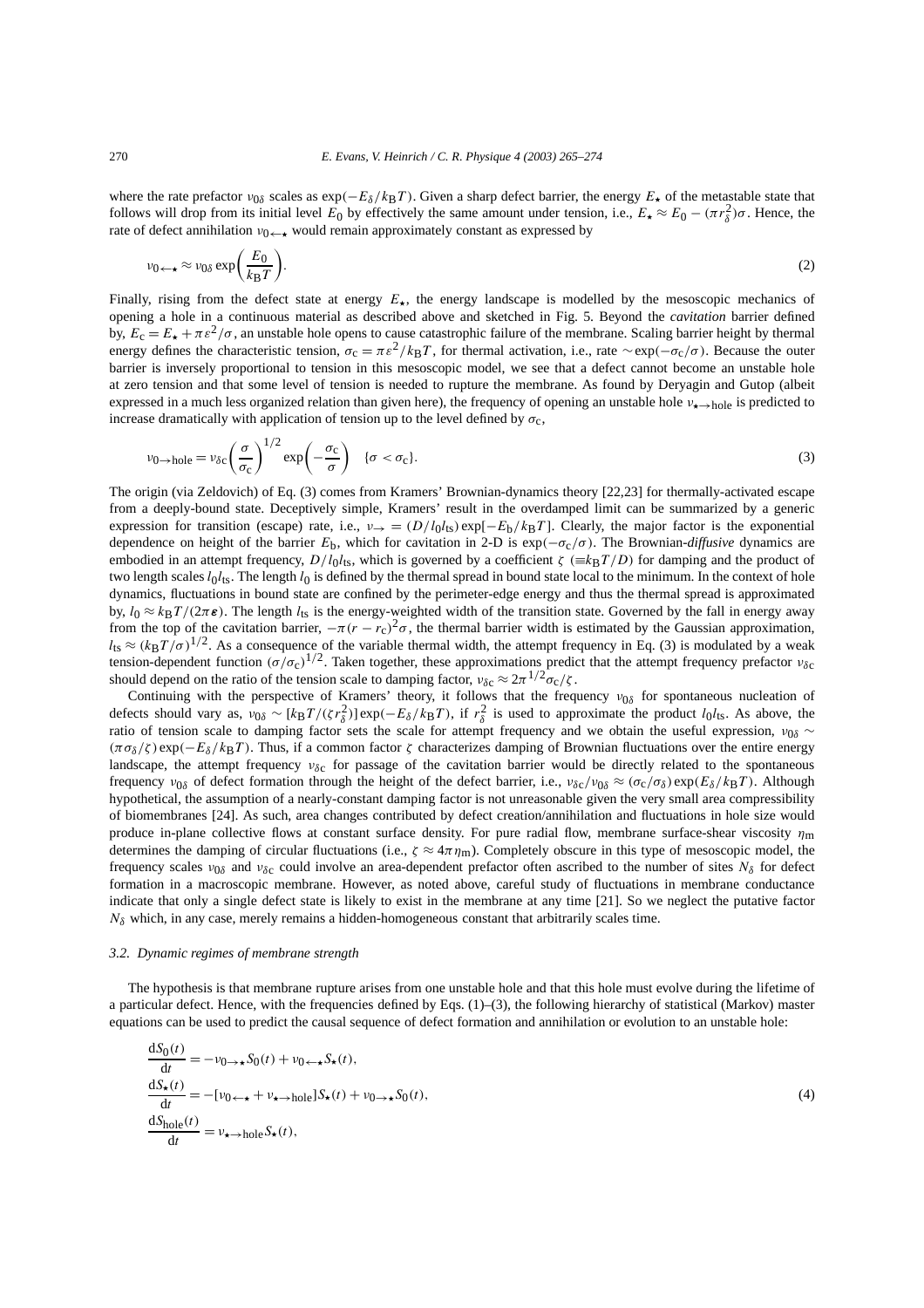$S_0(t)$ ,  $S_{\star}(t)$ , and  $S_{\text{hole}}(t)$  are the probabilities of being in the defect-free *ground state*, metastable state, and ruptured state respectively. The probability density for rupture events in a window of time  $t \to t + \Delta t$  is defined by the last equation,  $p_{\text{run}}(t) = dS_{\text{hole}}(t)/dt$ . Under a ramp of tension  $\sigma(t) = \Re_\sigma t$ , the distribution of rupture times is transformed by loading rate  $\Re \sigma$  (=d $\sigma$ /d*t*) into the distribution of rupture tensions, i.e.,  $p_{\text{rup}}(\sigma) = v_{\star \to \text{hole}} S_{\star}[\sigma(t)]/\Re \sigma$ .

Simple inspection of the energy landscape (Fig. 5) shows that the outer cavitation barrier falls below the defect barrier when tension rises above a level such that  $(E_{\delta} - E_0)/k_B T > \sigma_c/\sigma$ . As a consequence, the model predicts two distinct regimes in the spectrum of rupture tension as a function of loading rate. First, a high strength regime at fast loading rates arises when rupture is limited by creation of a defect. Second, a low strength regime at slow loading rates arises when rupture is limited by hole opening (i.e., passage of the cavitation barrier). In each regime, the statistics of transitions can be approximated by solution to a single Markov equation using one of the following expressions for the limiting transition rate  $v[\sigma(t)]$ , i.e.,

defect-limited: 
$$
v(\sigma) \approx v_{0\delta} \exp\left(\frac{\sigma}{\sigma_{\delta}}\right)
$$
,  
cavitation-limited:  $v(\sigma) \approx v_{\delta c} \left(\frac{\sigma}{\sigma_c}\right)^{1/2} \exp\left(-\frac{\sigma_c}{\sigma}\right) \quad {\sigma < \sigma_c}$ .

When dominated by passage of a single barrier, the distribution of rupture events in time becomes,

$$
p(t) = v(t) \exp\left\{-\int_{0 \to t} v(t') dt'\right\},\,
$$

and again transformation with the loading rate  $\Re_{\sigma}$  specifies the distribution of rupture tensions,

$$
p(\sigma) = \frac{v(\sigma)}{r_{\sigma}} \exp\left\{-\frac{1}{\Re_{\sigma}} \int_{0 \to \sigma} v(\sigma') d\sigma'\right\}.
$$

The peak in a tension distribution (most frequent rupture) defines the *rupture strength*  $\sigma$  at the particular loading rate  $\mathfrak{R}_{\sigma}$ . The dependence of strength *σ* on loading rate is easily derived from the distribution maximum *∂p/∂σ* = 0, which yields the result,  $\nu(\sigma) = \Re_{\sigma} {\partial \log(\nu) / \partial \sigma} \}_{\sigma = \sigma}$ . With this expression and the transition rates in Eqs. (5), the regimes of strength dominated by each barrier are predicted as functions of loading rate:

defect-limited: 
$$
\frac{\sigma}{\sigma_{\delta}} \approx \text{Log}_{e} \left( \frac{\Re_{\sigma}}{v_{0\delta}\sigma_{\delta}} \right),
$$
  
cavitation-limited:  $-\frac{\sigma_{c}}{\sigma} + \text{Log}_{e} \left[ \frac{(\sigma/\sigma_{c})^{5/2}}{1 + \sigma/2\sigma_{c}} \right] \approx \text{Log}_{e} \left( \frac{\Re_{\sigma}}{v_{\delta c}\sigma_{c}} \right).$  (6)

The defect-limited regime is a simple straight line with slope  $\sigma_{\delta}$ , which extrapolates to a loading rate intercept given by,  $\mathfrak{R}_{\sigma}^0 = v_{0\delta}\sigma_{\delta}$ . By comparison, the cavitation-limited regime is a shallow-nonlinear curve that rises very slowly as rate increases over many orders of magnitude. The distinctly different shapes of the two limiting regimes result in a prominent crossover in membrane strength when the loading rate is fast enough to rapidly suppress the outer cavitation barrier leaving the defect barrier as the dominant impedance to rupture. As shown next, good estimates of the parameters governing strength can usually be obtained by matching Eqs. (6) to the appropriate portions of an experimental spectrum. However, match of the full solution of the Markov process (Eqs. (4)) to all distributions provides the best quantification of the kinetic parameters and is also needed to place a bound on the metastable state energy *E*0.

#### *3.3. Correlation of theory to experiment*

Analysis of the membrane rupture experiments begins with matching the strength regimes in Eqs. (6) to the segments of the experimental spectrum that exhibit a shallow-upward curve in strength followed by a linear-like rise over significant spans in loading rate. As shown with the SOPC spectrum in Fig. 6(a), the first step is to match a straight line to the high strength (expected rupture tension) data at fast loading rates *>*10 mN*/*m*/*s. Consistent with the first of Eqs. (6), the outcome is the spontaneous rate for formation of defects  $v_{0\delta}$  (≈0.18 s<sup>-1</sup>) and the tension scale  $\sigma_{\delta} = k_B T/r_{\delta}^2$  (≈4 pN) set by defect size. The next step is to match the second of Eqs. (6) for the cavitation-limited regime to the lower values of rupture tension at slow loading rates. As seen in Fig. 6(b), fit of the cavitation-limited regime is much less sensitive to the choice of parameters defined by the edge energy (tension scale  $\sigma_c = \pi \epsilon^2 / k_B T$ ) and attempt rate  $\nu_{\delta c}$ . When only required to fit the rupture strength at one value, a mere two-fold change of tension scale in a cavitation-limited regime is usually accompanied by many orders of magnitude change in the rate scale (e.g.,  $v_{\delta c} \sim 10^3$ –10<sup>11</sup> s<sup>-1</sup> for  $\sigma_c \sim 80$ –200 mN/m). However, extending the fit to cover

(5)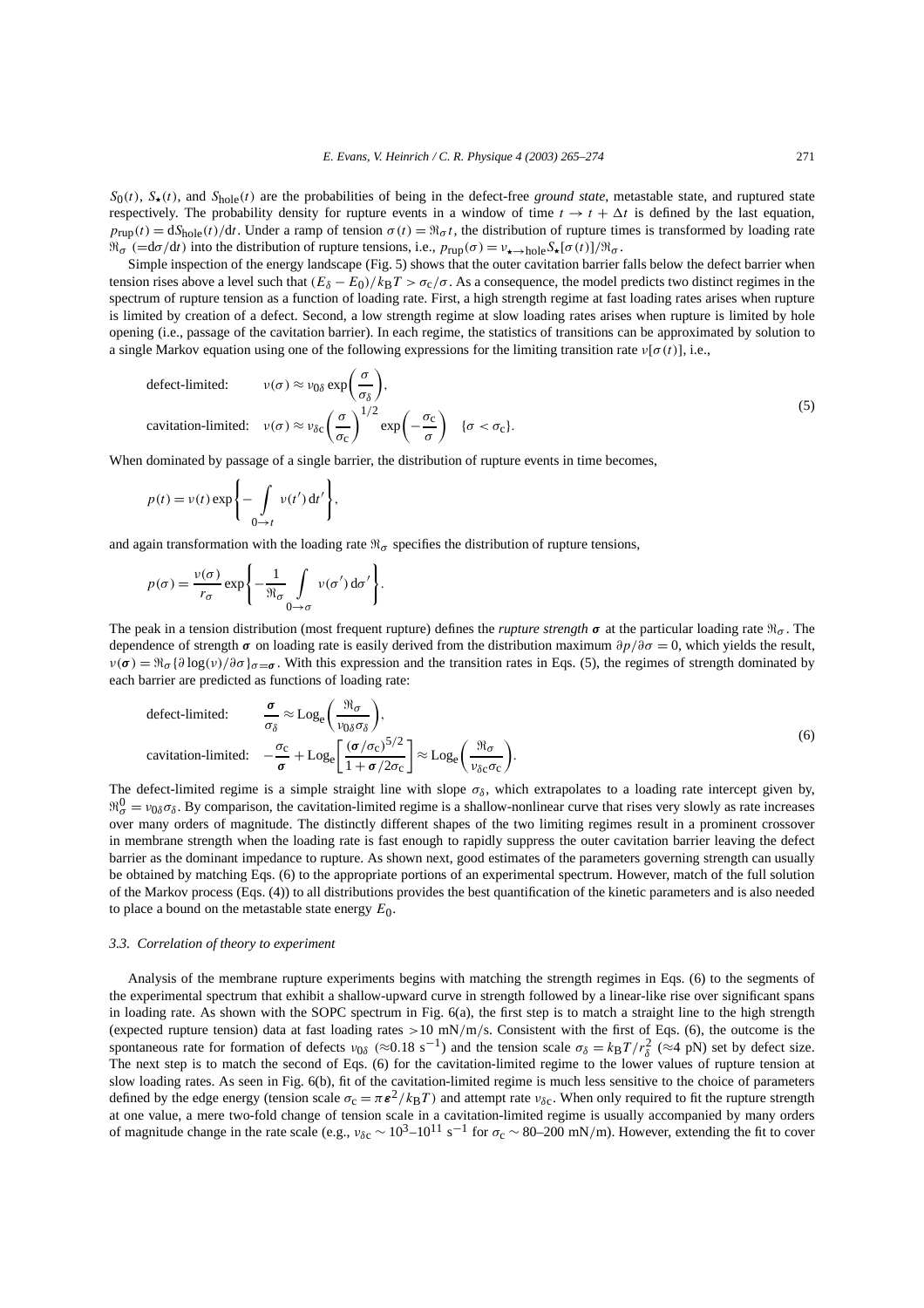

Fig. 6. Left: correlation of the *defect-limited* regime with the dynamic tension spectrum of SOPC vesicles. Right: correlation of the *cavitation-limited* regime with the SOPC spectrum. The solid curve is the full spectrum predicted by solution of the Markov sequence (Eqs. (4)).

| Material parameters that govern strength of PC membranes |                             |                             |                        |                                     |                        |             |
|----------------------------------------------------------|-----------------------------|-----------------------------|------------------------|-------------------------------------|------------------------|-------------|
|                                                          | $v_{0\delta}$<br>$(s^{-1})$ | $\sigma_{\delta}$<br>(mN/m) | r <sub>δ</sub><br>(nm) | $v_{\delta c}$<br>$(s^{-1})$        | $\sigma_{c}$<br>(mN/m) | ε<br>(pJ/m) |
| <b>DLnOPC</b>                                            | 2.0                         | 3.5                         | 0.61                   | $\sim$ 1 $\times$ 10 <sup>6</sup>   | 30                     | 6.3         |
| <b>DOPC</b>                                              | 0.22                        | 4.0                         | 0.57                   | $\sim$ 3.3 $\times$ 10 <sup>6</sup> | 102                    | 11.5        |
| <b>SOPC</b>                                              | 0.18                        | 4.0                         | 0.57                   | $\sim$ 5 × 10 <sup>6</sup>          | 130                    | 13          |

a large span in loading rate (e.g., 0.07–3 mN/m/s) significantly narrows the range of acceptable values (i.e.,  $\sigma_c \sim 120-140$ mN/m or  $\varepsilon \sim 13 \pm 0.5$  pJ/m and  $v_{\delta c} \sim 10^6 - 10^7$  s<sup>-1</sup>).

Using parameters obtained by the procedure illustrated in Fig. 6 and the Markov equations (4), the final step in data analysis is to refine the values by matching the probability densities for failure to all of the histograms at different loading rates. Examples of tension distributions that result from this procedure are superposed on the histograms in Fig. 3 and the continuous spectra of rupture strength are plotted with the data for most frequent rupture tension in Fig. 4. Here, fits to tension distributions measured in the crossover region from the cavitation-limited to defect-limited regime are particularly useful for restricting the model parameters in difficult cases. The reason is that in the crossover region, the distribution is narrow and rises steeply on the low tension side of the peak but is broadened significantly and falls more gradually on the high tension side. The asymmetry stems from a major difference in kinetic impedance between the two cavitation and defect barriers under tension.

In the final step of fitting probability densities to the measured histograms of tension, the metastable state energy *E*0 becomes an additional parameter. Because of the enormous difference in time scales between *cavitation-limited* and *defectlimited* kinetics, dependence on the metastable state energy  $E_0$  was found to be very weak. For instance, in matching all of the distributions for the five lipids, the only clear requirement for optimal fit was that the values of  $E_0$  lie between  $(0-3)k_BT$  above the defect-free *ground state*, which was accompanied by a commensurate 10-fold span in the attempt frequency *νδ*c. Hence, the rate of defect annihilation was found to be comparable to the rate of formation (i.e., *v*<sub>0←★</sub> ∼ *v*<sub>0→★</sub>). In Table 1, the parameter values are given for the lower bound of  $E_0 \sim 0 k_B T$ ; at the other bound of  $E_0 \sim 3 k_B T$ , the only change is that values of  $v_{\delta c}$ shift upward by an order of magnitude.

### **4. Conclusions and discussion**

Table 1

For fluid membranes made from diacyl PCs, we find two distinct regimes of rupture strength as a function of dynamic loading. Under very slow ramps of tension, a low strength regime appears where rupture tension increases weakly with ramp rate (i.e., only ∼1–2 mN*/*m over at least two orders of magnitude in rate) and the tension distributions are very narrow. Next, a high strength regime emerges under fast ramps of tension where rupture tension rises dramatically (as much as 10 mN/m for an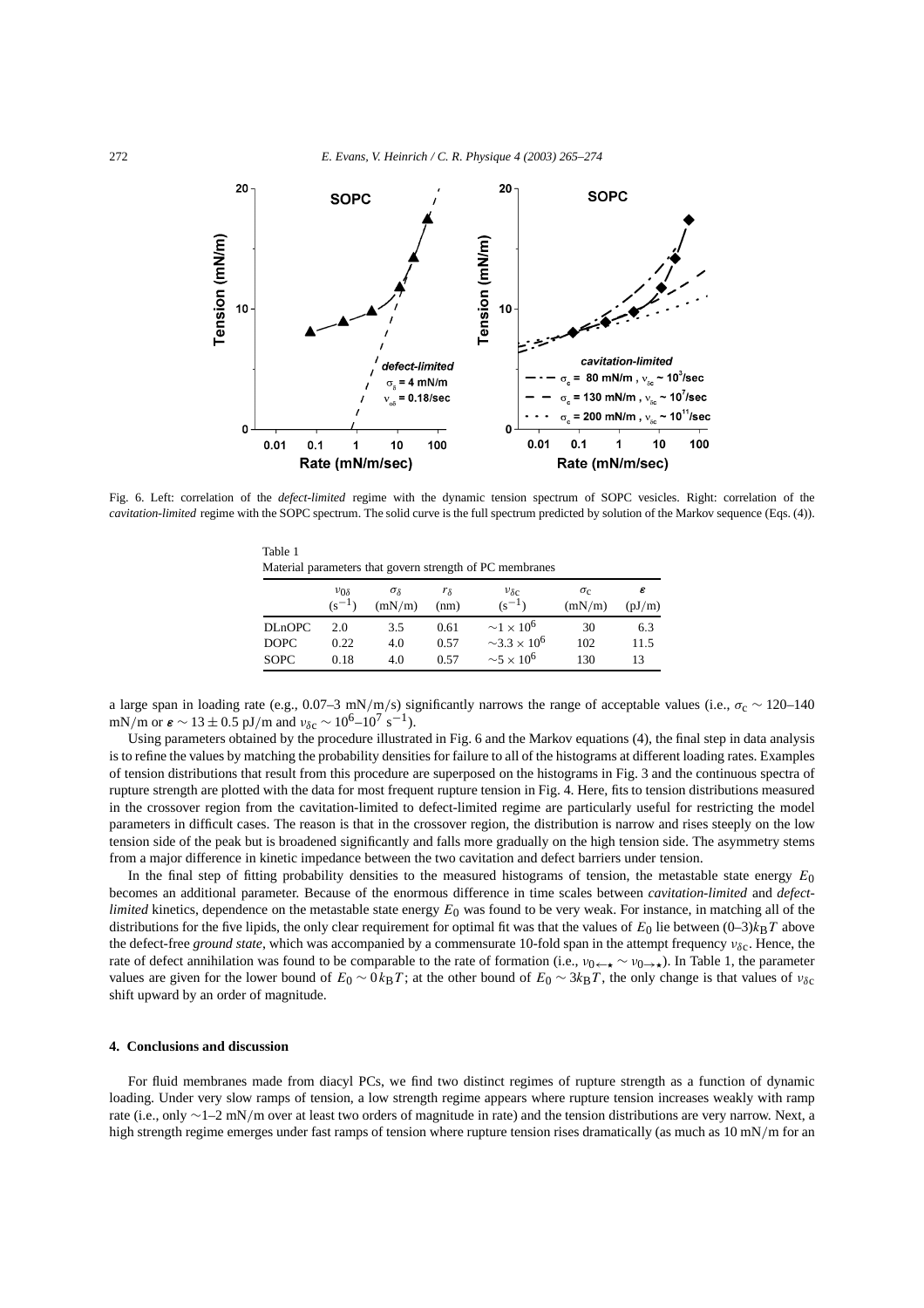order of magnitude increase) and the tension distributions are significantly broadened. Both distribution shape and the functional form of each DTS regime follow directly from a simple kinetic model of the rupture process that begins with nucleation of a nanoscale defect which then either disappears or evolves to an unstable-mesoscopic hole. The model involves five materialdependent parameters. First, defect formation is described by a frequency scale  $v_{0\delta}$  for spontaneous appearance. Next, the defect energy  $E_0$  in the metastable state sets the frequency scale for annihilation as defined by  $v_{0\delta} \exp(E_0/k_BT)$ . The defect transition is coupled to tension through the area created by a defect, which is described by the apparent defect radius  $r_\delta$ . Finally, the mesoscale dynamics of hole opening under tension are described by an attempt frequency *νδ*c and membrane *edge energy ε*, which governs the height of the cavitation barrier relative to the defect state.

As emphasized, somewhat similar concepts arose from the early studies on electrical conductance, transient permeation, and breakdown of solvent-spread membranes where tension remains constant [7,9–11]. However, the most direct evidence for the stochastic events postulated in our model comes from the recent detailed study of fluctuations in membrane conductance under low voltages [21]. In particular, it was found that bursts of transient ∼1 nm holes open and close within the lifetime of a 'pre-pore' defect state [21]. Moreover, it was concluded that the 'pre-pore' defect must be a local-isolated nonconductive state distinct from the closed ground state. Significantly, our DTS experiments imply that nucleation begins with a defect of ∼1 nm cross section and that the defect lifetime ranges from ∼0.1–10 s, which is similar to the survival of the 'pre-pore' state deduced from bursts in electrical activity [21]. Furthermore, the edge energies derived from our experiments (cf. Table 1) are consistent with values of ∼10 pJ*/*m and 20 pJ*/*m from the earlier experiments using natural lecithins [9,10,12] as well as ∼10 pJ*/*m from vesicle electroporation experiments [13] using synthetic C18:0/1 PC. Considering the added complexity of electric fields plus the presence of organic solvent in the case of the BLM experiments, the consistency between parameters obtained from electrical permeation and our mechanical DTS experiments (Table 1) strongly supports the efficacy of the simple kinetic model.

In addition to consistencies with electrical conductance and permeation experiments, correlations of the parameters in Table 1 to other properties of the membranes provide insights into the key determinants of strength. First, although results are only shown here for only three PCs, the edge energies are found to correlate closely with the elastic bending moduli [24], i.e., DLnOPC ( $k_c \approx 0.44 \times 10^{-19}$  J), DOPC ( $k_c \approx 0.85 \times 10^{-19}$  J), and SOPC ( $k_c \approx 0.9 \times 10^{-19}$  J). Increase of edge energy with bending stiffness seems obvious for rounded-hydrophilic edges lined with lipid headgroups. However, much more subtle, the correlation yields a characteristic length  $k_c/\epsilon \approx 7$  nm much larger than the monolayer thickness of  $\sim$ 2 nm, which would define the curvature of a circular edge. The large value for  $k_c/\varepsilon$  seems to imply that the edge shape is flatter than a circular contour. This would require the acyl chains to deviate significantly from the surface normal as if sheared. Moreover, the edge region would include many lipid molecules. Also important but much less precise, the apparent heights of the defect barriers are found to correlate with the membrane-hydrocarbon thicknesses obtained from X-ray diffraction [24]. Estimates of defect barrier height can be calculated from the products of ratios for tension and frequency scales in Table 1, i.e.,  $v_{\delta c}/v_0 \approx (\sigma_c/\sigma_\delta) \exp(E_\delta/k_BT)$ , again based on the assumption that a common damping coefficient characterizes both defect and hole dynamics. This analysis gives defect barrier energies of ∼11*k*B*T* for DLnOPC ( $h_{ch2} = 2.5$  nm), ∼13*k*B*T* for DOPC ( $h_{ch2} = 2.5$  nm), and ∼14*k*B*T* for SOPC (*h*ch2 <sup>=</sup> <sup>3</sup>*.*1 nm), which roughly increase at <sup>∼</sup>4*.*6*k*B*<sup>T</sup>* nm−<sup>1</sup> of hydrocarbon thickness [24]. This energy per length is an order of magnitude less than expected for exposure of the acyl chains to water which seems to imply that the defect structure is also bordered by lipid headgroups. Finally, as a corollary to the barrier heights, the ratios  $\sigma_c/v_{\delta c}$  of tension scale to attempt frequency in Table 1 provide the effective scale for damping of Brownian excitations in lipid membranes given by *ζ* ∼ 1 × 10−<sup>4</sup> mN·s*/*m.

### **Acknowledgement**

This work was supported by Canadian Institutes for Health Research grant MT7477.

#### **References**

- [1] E. Evans, D. Needham, J. Phys. Chem. 91 (1987) 4219–4228.
- [2] M. Bloom, E. Evans, O.G. Mouritsen, Quart. Rev. Biophys. 24 (1991) 293–397.
- [3] D. Needham, R.S. Nunn, Biophys. J. 58 (1990) 997–1009.
- [4] F.R. Hallett, J. Marsh, B.G. Nickle, J.M. Wood, Biophys. J. 64 (1993) 435–442.
- [5] B.L.-S. Mui, P.R. Cullis, E.A. Evans, T.D. Madden, Biophys. J. 64 (1993) 443–453.
- [6] K. Olbrich, W. Rawicz, D. Needham, E. Evans, Biophys. J. 79 (2000) 321–327.
- [7] I.G. Abidor, V.B. Arakelyan, L.V. Chernomordik, Y.A. Chizmadzhev, V.F. Pastushenko, M.R. Tarasevich, Bioelectrochem. Bioenerg. 6 (1979) 37–52.
- [8] A. Barnett, J. Weaver, Bioelectrochem. Bioenerg. 21 (1991) 163–182.